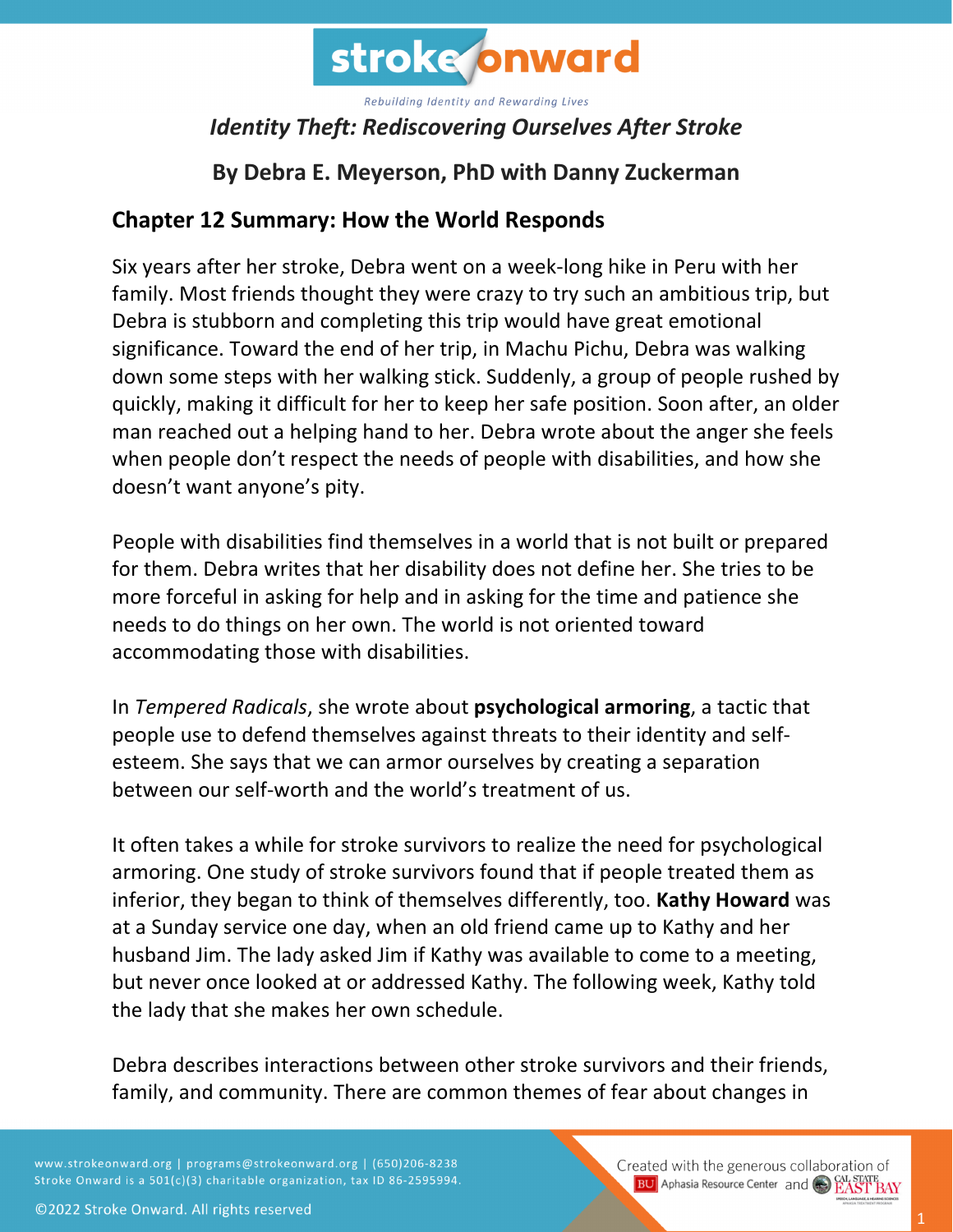

the relationships and their loss of social standing. She writes that she wants people to empathize with her situation, but not define her life as just the stroke and its consequences. The difference between legitimate sorrow for a person's situation and pity is that feeling sorry is about the situation, while pity is about the person. Debra writes that we can't control how people react to us, but we can control how we interact with them. Proactively taking control of a situation can help others react in kinder ways, and perhaps inspire change as well.

www.strokeonward.org | programs@strokeonward.org | (650)206-8238 Stroke Onward is a 501(c)(3) charitable organization, tax ID 86-2595994.

Created with the generous collaboration of **BU** Aphasia Resource Center and **COL STATE**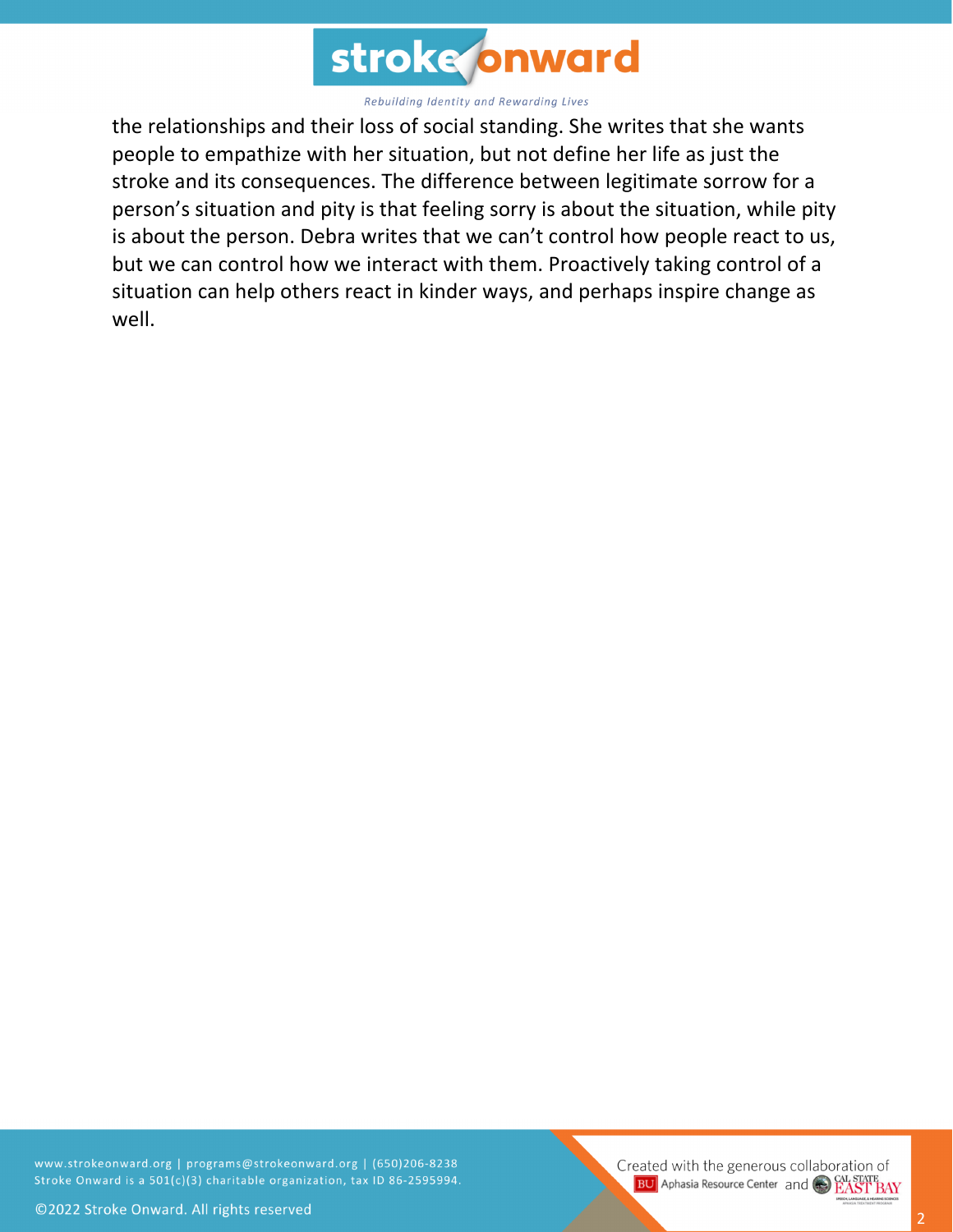

#### **Chapter 12 Highlights: How the World Responds**

- **1.** Six years after her stroke, Debra went on a family trip to Peru. It had a four-day trek and a visit to Machu Picchu.
- **2.** Debra's friends thought she was crazy. Debra still walked with a limp. She had no function of her right arm. She needed significant stretching and warm-ups for daily life. Her family knew that taking a trip like this would be emotionally significant for her.
- **3.** Debra and Steve brought a saddle for the pack horses, so that Debra could ride whenever walking was too difficult. She found it invigorating to be active, relaxing to bond with family, and refreshing to be in such an isolated place.
- **4.** In Machu Picchu, a group of people pushed by Debra while she was going down the stairs. It was hard for her to keep her safe position. She glared at and elbowed one of the people as they passed her.
- **5.** On the next staircase, an older man reached out a helping hand. Debra glared at him too. She waved him away. She didn't need his help.
- **6.** Debra gets angry when people don't respect the needs of people with disabilities. She doesn't like to be pitied. She doesn't like anyone to assume that she needs help, either.
- **7.** People with disabilities, physical or speech or otherwise, find themselves in a world that is not built or prepared for them. Sometimes, they are not prepared for the reactions that they get in the world around them.

www.strokeonward.org | programs@strokeonward.org | (650)206-8238 Stroke Onward is a 501(c)(3) charitable organization, tax ID 86-2595994.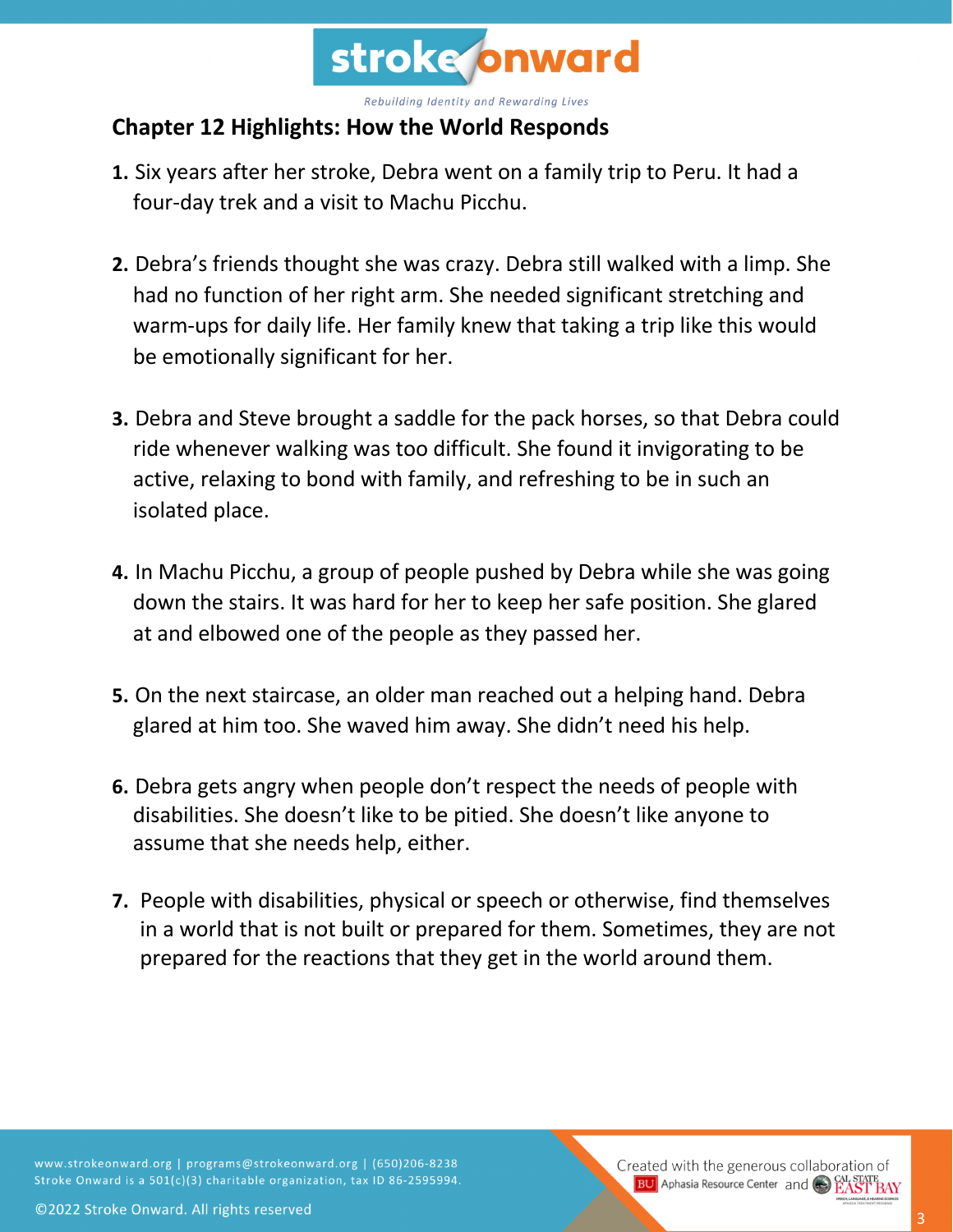

- **8.** Debra says she tries to be more forceful in asking for help when she needs it. She also tries asking for the time or patience or other accommodations that she might need to do things by herself.
- **9.** Nearly 20 percent of the American population live with a disability. That is over fifty million people.
- **10.** Debra talks about *psychological armoring*, a tactic that people use to defend themselves against threats to their identity and self-esteem. It can be applied to any situation in which a person's visible differences make them feel like they don't belong.
- **11.** We can use psychological armoring to create a separation between our self-worth and the world's treatment of us. A study found that stroke survivors were vulnerable to how others treated them. If people treated them as inferior, then they began to think about themselves that way.
- **12.** Debra writes about **Cindy Lopez**, a woman who had a stroke when she was 36 years old. She said that people her age immediately look at her and think, "What's wrong with you?" She struggled to adapt to how others would respond to her.
- **13.** Cindy looked online but found few resources for young stroke survivors. She is getting the support of a counselor to help her adjust to living with ongoing physical or cognitive impairments.
- **14.** Many people treat those with stroke symptoms as if they are mentally impaired. **Martina Varnado** uses a wheelchair due to her multiple sclerosis. She finds that even if she asks a question, people often respond to her husband instead of to her. She thinks people make assumptions when they see the wheelchair.

www.strokeonward.org | programs@strokeonward.org | (650)206-8238 Stroke Onward is a 501(c)(3) charitable organization, tax ID 86-2595994.

Created with the generous collaboration of **BU** Aphasia Resource Center and **CAL STATE**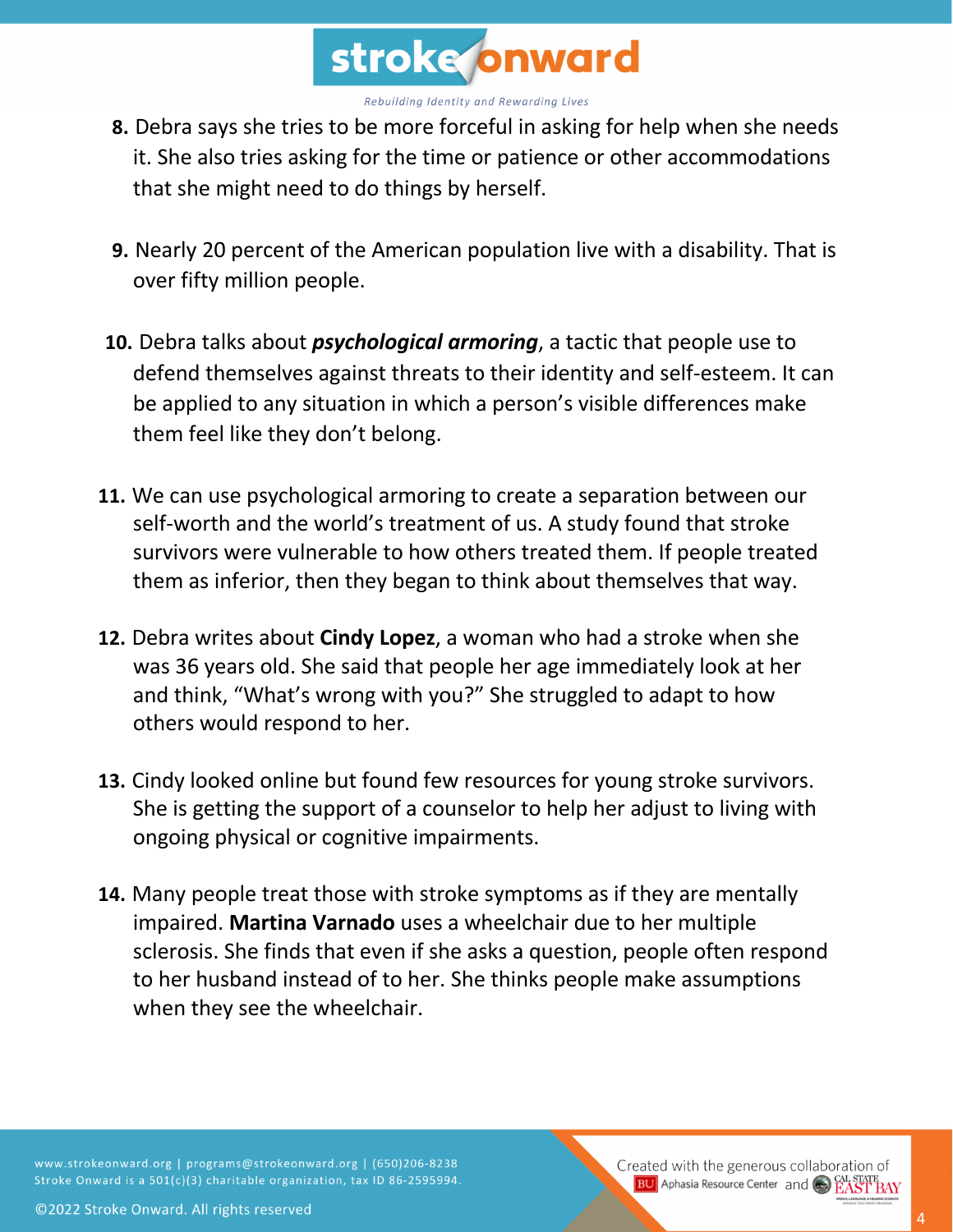

- **15.** Martina's husband will sometimes look away so the person must look directly at her to answer. Other times, Martina will ask them to speak with her. She feels that the burden for communicating properly can't just fall on the person with the disability. Others need to learn how to be thoughtful and considerate.
- **16.** When disabilities are less visible, other problems occur. **Ahaana Singh** recovered physically, but still has cognitive deficits. People treat her like nothing happened to her.
- **17.** Sudden disability can impact your interactions with the public, but also with close friends. It is hard to lose close friends or social standing. How others treat you often has a huge impact on how your post stroke identity crisis and rediscovery of who you are.
- **18.** Debra resented that one of her close friends felt pity for her. A family discussion led to this idea: Feeling sorry is about the situation, while feeling pity is about the person.
- **19.** Debra wants people to empathize with her stroke and the challenges she faces but doesn't want to be identified by only her stroke and its consequences.
- **20.** Taking control of a situation can help others react in a more positive way. **Trish Hambridge** lets people know she has a speech disorder as soon as she meets them. Trish finds that people are kinder and more willing to adapt when they are aware of her disability. Debra adopted this strategy and also finds it helpful with strangers.
- **21.** We can't control how people react to us, but we can control how we interact with them.

www.strokeonward.org | programs@strokeonward.org | (650)206-8238 Stroke Onward is a 501(c)(3) charitable organization, tax ID 86-2595994.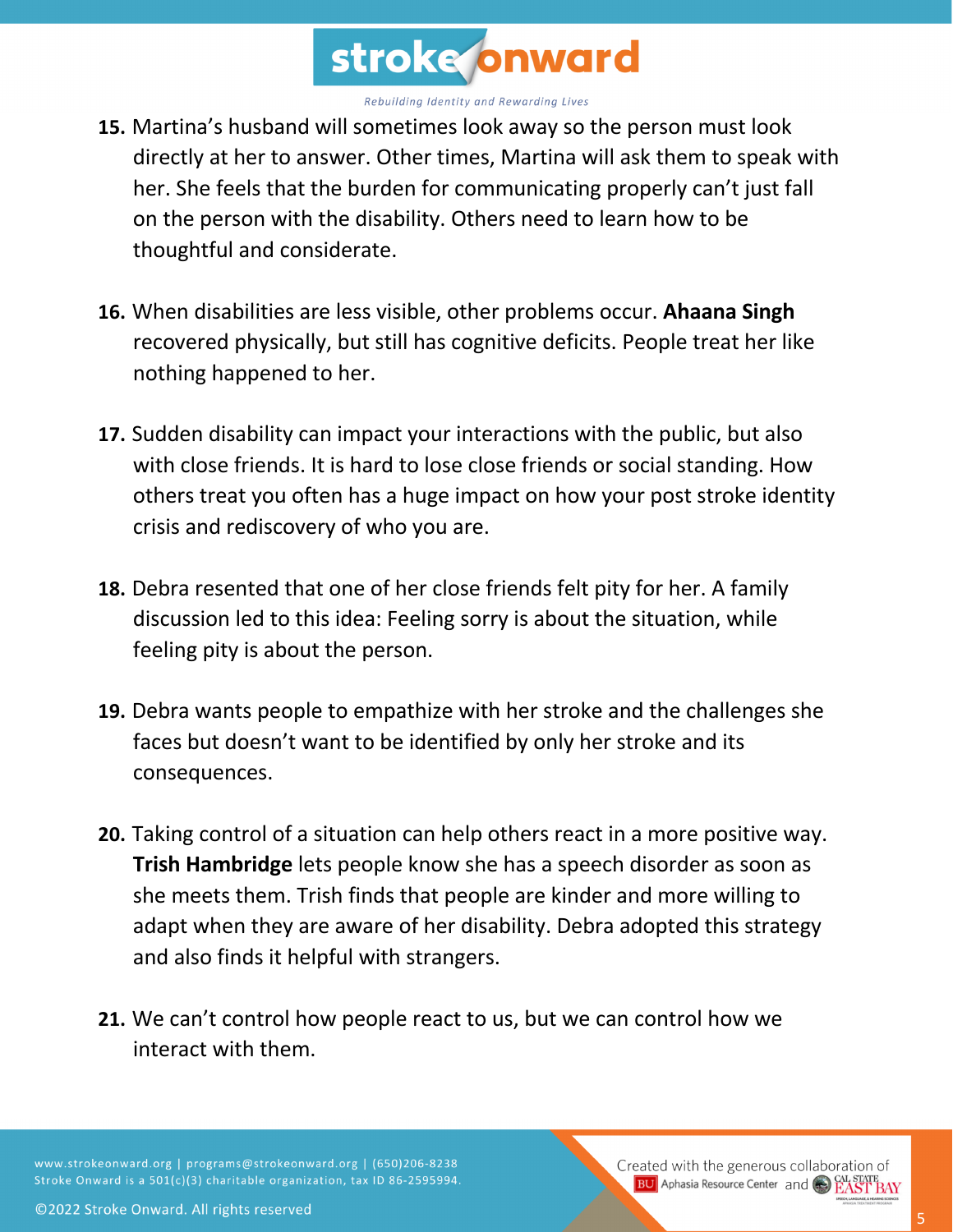

# **Chapter 12 Points for Reflection: How the World Responds**

**1.** Debra took her first big trip six years after her stroke. Have you or would **you feel confident traveling** abroad or **taking a big trip post-stroke**?

| Not at all |  |  | Somewhat Confident |  |                      |  | <b>Very Confident</b> |  |  |
|------------|--|--|--------------------|--|----------------------|--|-----------------------|--|--|
|            |  |  |                    |  | 1 2 3 4 5 6 7 8 9 10 |  |                       |  |  |

**2.** How often have **you experienced** someone **talking to your partner instead** of **you**?

|  | <b>Never</b> | <b>Few Times</b> | <b>Pretty Often</b> | A Lot |
|--|--------------|------------------|---------------------|-------|
|--|--------------|------------------|---------------------|-------|

**3.** Debra learned from Trish that telling someone right away that you have a speech problem seems to help the person understand and be nicer. Do **you agree** that this is a **helpful strategy**?

| <b>Disagree</b> |  |  | Somewhat Agree |  |                      |  | <b>Strongly Agree</b> |  |  |  |
|-----------------|--|--|----------------|--|----------------------|--|-----------------------|--|--|--|
|                 |  |  |                |  | 1 2 3 4 5 6 7 8 9 10 |  |                       |  |  |  |

**4.** Debra struggled with sometimes **needing help**, but also **getting angry** if someone **offered help** if she didn't ask. Have **you experienced** these **feelings**?

| <b>Never</b> | <b>Few Times</b> | <b>Pretty Often</b> | A Lot |
|--------------|------------------|---------------------|-------|
|              |                  |                     |       |

**5.** "Psychological armoring" is a strategy to protect the reactions of others from hurting your feelings of self-worth. **Describe a time** when **someone reacted** to you in a way that **felt negative** because of your **stroke**? What **strategies help** you in these situations?

www.strokeonward.org | programs@strokeonward.org | (650)206-8238 Stroke Onward is a 501(c)(3) charitable organization, tax ID 86-2595994. Created with the generous collaboration of **BU** Aphasia Resource Center and **CAL STATE BAY**